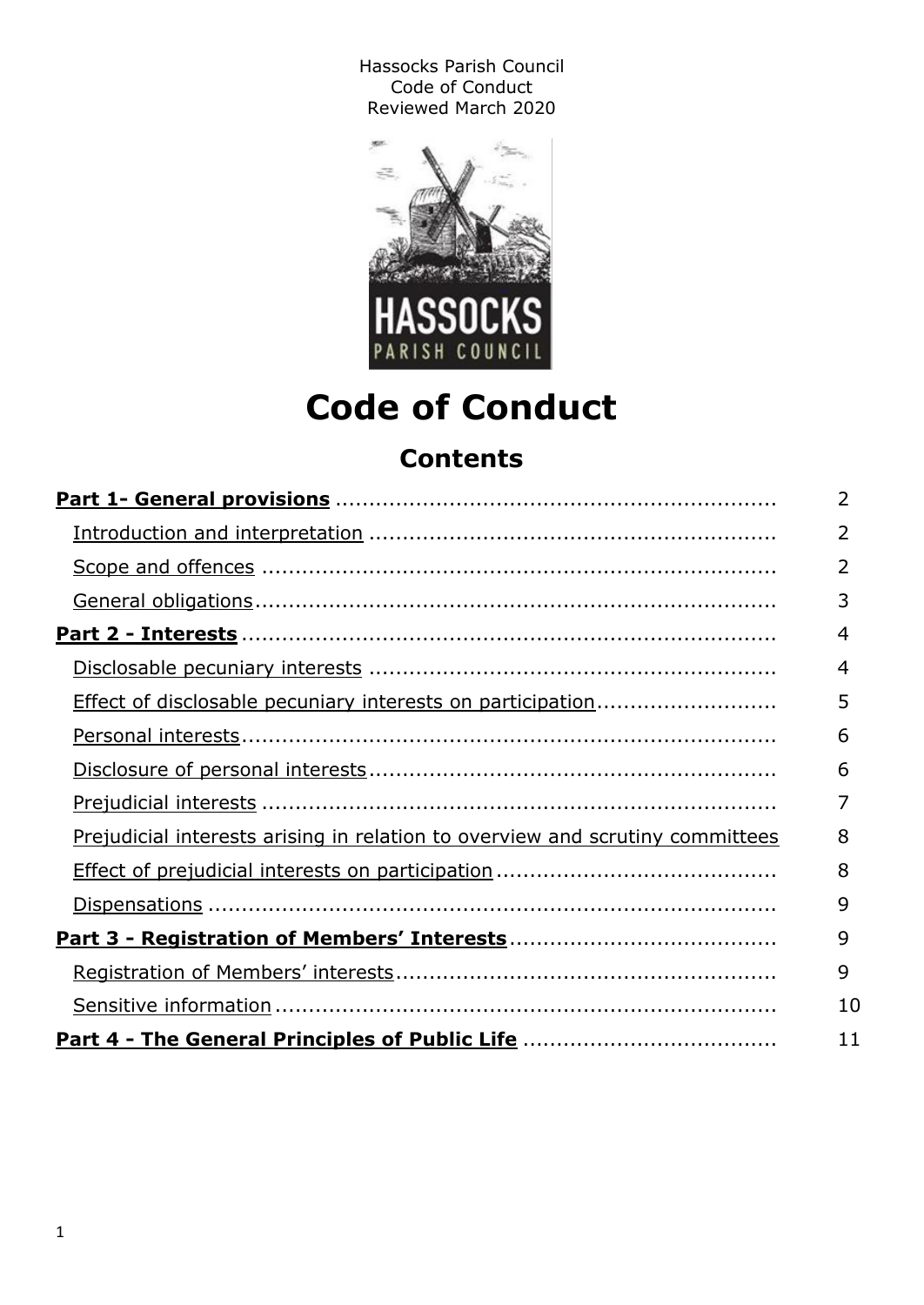## **HASSOCKS PARISH COUNCIL**

## **Code of Conduct**

## **Part 1- General provisions**

## <span id="page-1-1"></span><span id="page-1-0"></span>**1. Introduction and interpretation**

- (1) This Code applies to **you** as a member of the Council (**Hassocks Parish Council**). It is your personal responsibility to comply with it. You should read this Code together with the general principles of public life on which it is based and which are set out at in Part 4 of the Code.
- (2) In this Code:

'Meeting' means any meeting of:

(a) the parish council, any committees, sub-committee, joint committee, or working group;

(b) Members in formal or informal meetings with other members and/or with officers relating to the business of the authority;

'Member' includes a co-opted member and an appointed member.

(3) If you need guidance on any aspect of this Code you should seek it from the Clerk.

### <span id="page-1-2"></span>**2. Scope and offences**

- (1) You must comply with this Code whenever you act or appear to act in your official capacity, namely when you:
	- (a) conduct the business of the parish council (including the business of the office to which you are elected or appointed); or
	- (b) act, claim to act or give the impression you are acting as a representative of the parish council,
- (2) Where you act as a representative of the parish council:
	- (a) on another authority, you must, when acting for that other authority, comply with that other authority's code of conduct; or
	- (b) on any other body, you must, when acting for that other body, comply with your parish council's code of conduct, except and insofar as it conflicts with any other lawful obligations to which that other body may be subject.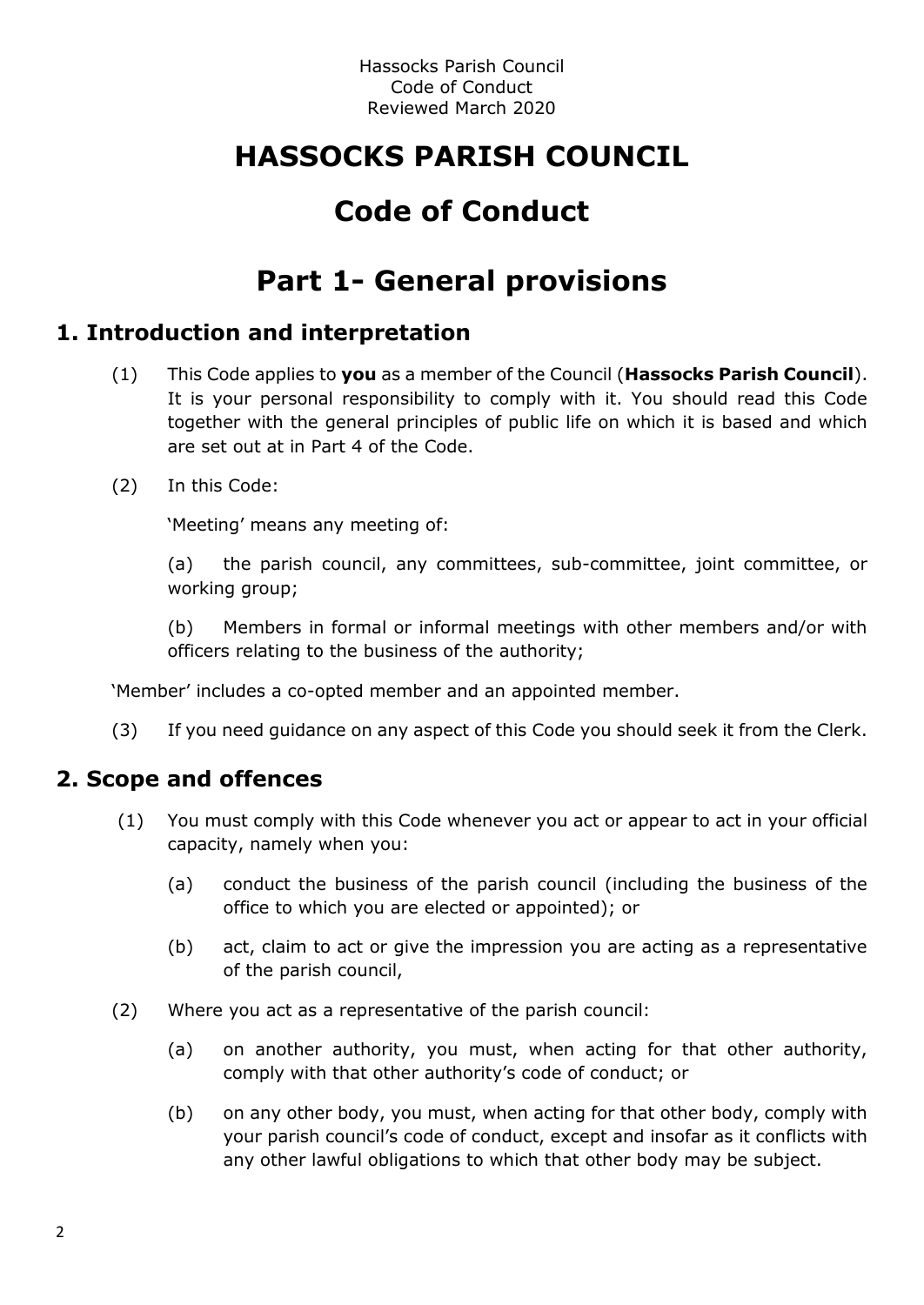(3) It is a criminal offence to fail, without reasonable excuse, to notify the parish council's Clerk of a disclosable pecuniary interest (as defined in paragraph 4(1), to fail to disclose such an interest at a relevant meeting (where it is not registered or notified), to take part in discussions or votes at meetings, or to take a decision where you have a disclosable pecuniary interest. It is also an offence knowingly or recklessly to provide false or misleading information about pecuniary interests to the parish council's Clerk or the Monitoring Officer of Mid Sussex District Council.

## <span id="page-2-0"></span>**3. General obligations**

- (1) You must treat others with respect.
- (2) You must not do anything which may cause your authority to breach any of the equality duties (as set out in the Equality Act 2010);
- (3) You must not bully any person;
- (4) You must not intimidate or attempt to intimidate any person who is or is likely to be a complainant or a witness, or involved in any investigation or proceedings about a complaint that a member (including yourself) has failed to comply with his or her authority's code of conduct;
- (5) You must not do anything which compromises or is likely to compromise the impartiality of those who work for, or on behalf of, your council.
- (6) You must not:
	- (a) disclose information given to you in confidence by anyone, or information acquired by you which you believe, or ought reasonably to be aware, is of a confidential nature, unless:
		- (i) you have the consent of a person authorised to give it;
		- (ii) you are required by law to do so;
		- (iii) the disclosure is made for the purpose of obtaining professional advice and the recipient agrees not to disclose the information to any other person; or
		- (iv) the disclosure is in the public interest, made in good faith and in compliance with the reasonable requirements of the parish council;
	- (b) prevent another person from gaining access to information to which that person is entitled by law.
- (7) You must not conduct yourself in a manner which could reasonably be regarded as bringing your office or authority into disrepute.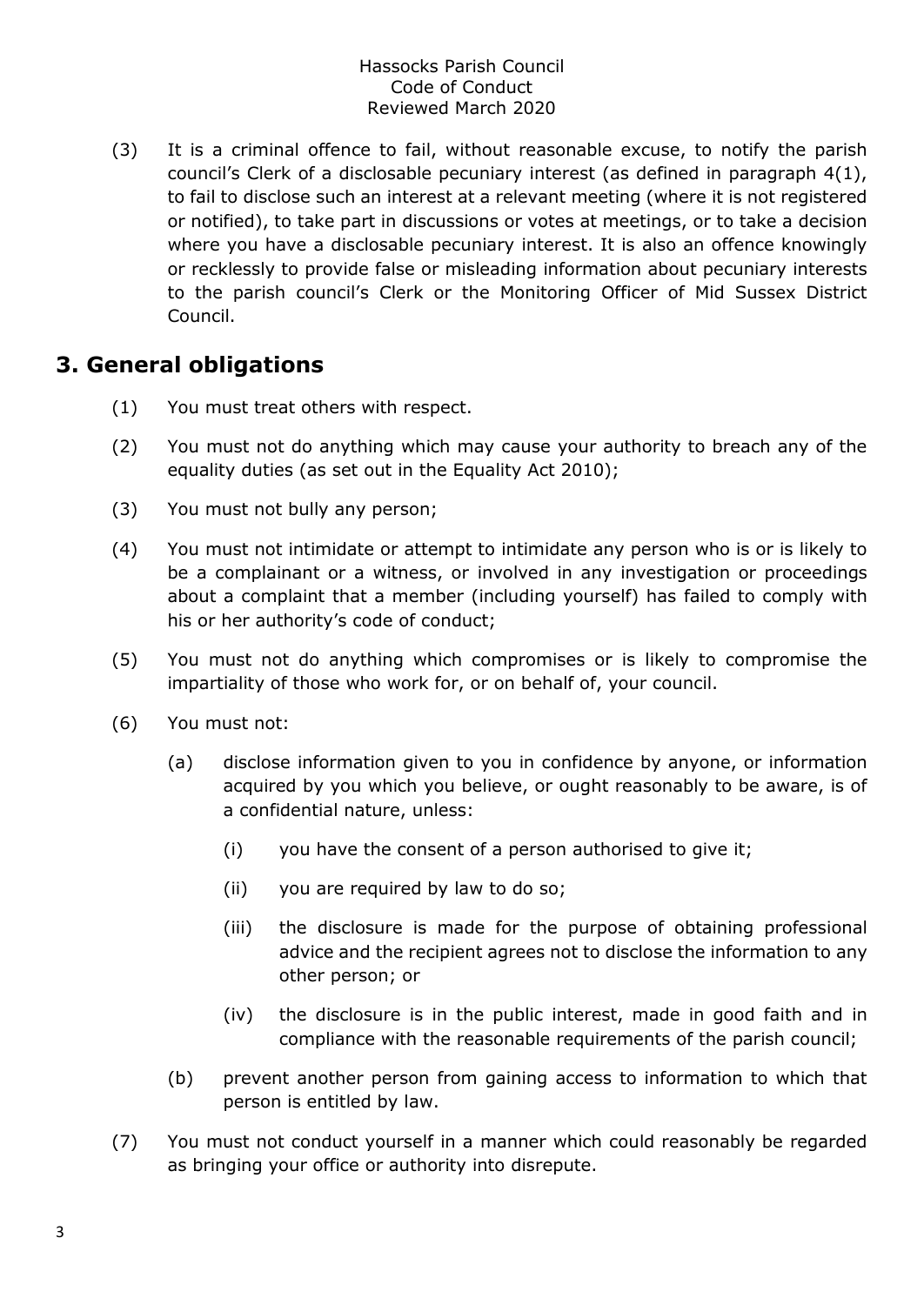- (8) You must not use or attempt to use your position as a member improperly to confer on or secure for yourself or any other person, an advantage or disadvantage; and
- (9) you must, when using or authorising the use by others of the resources of your parish council:
	- (i) act in accordance with your parish council's reasonable requirements;
	- (ii) ensure that such resources are not used improperly for political purposes (including party political purposes).
- (10) You must have regard to any applicable Local Authority Code of Publicity made under the Local Government Act 1986.
- (11) When reaching decisions on any matter you must have regard to any relevant advice provided to you by the Clerk *where that officer is acting pursuant of his or her statutory duties.*
- (12) You must give reasons for all decisions in accordance with any statutory requirements and any reasonable additional requirements imposed by your parish council.

## **Part 2 - Interests**

## <span id="page-3-1"></span><span id="page-3-0"></span>**4. Disclosable pecuniary interests**

- (1) You have a disclosable pecuniary interest in any business of the parish council where it relates to or is likely to affect, in relation to you, your spouse, civil partner or a person living with you as if spouse or civil partner ('the relevant person')
	- (i) any employment, office, trade, profession or vocation carried on for profit or gain;
	- (ii) any payment or provision of any other financial benefit (other than from the parish council) made or provided within the preceding 12 months in respect of any expenses incurred by you in carrying out duties as a member, or towards your election expenses. This includes any payment or financial benefit from a trade union within the meaning of the Trade Union and Labour Relations (Consolidation) Act 1992(a);
	- (iii) any contract which is made between the relevant person (or a body in which the relevant person has a beneficial interest) and the parish council under which goods or services are to be provided or works are to be executed and which has not been fully discharged.
	- (iv) any beneficial interest in land which is within the area of the parish council;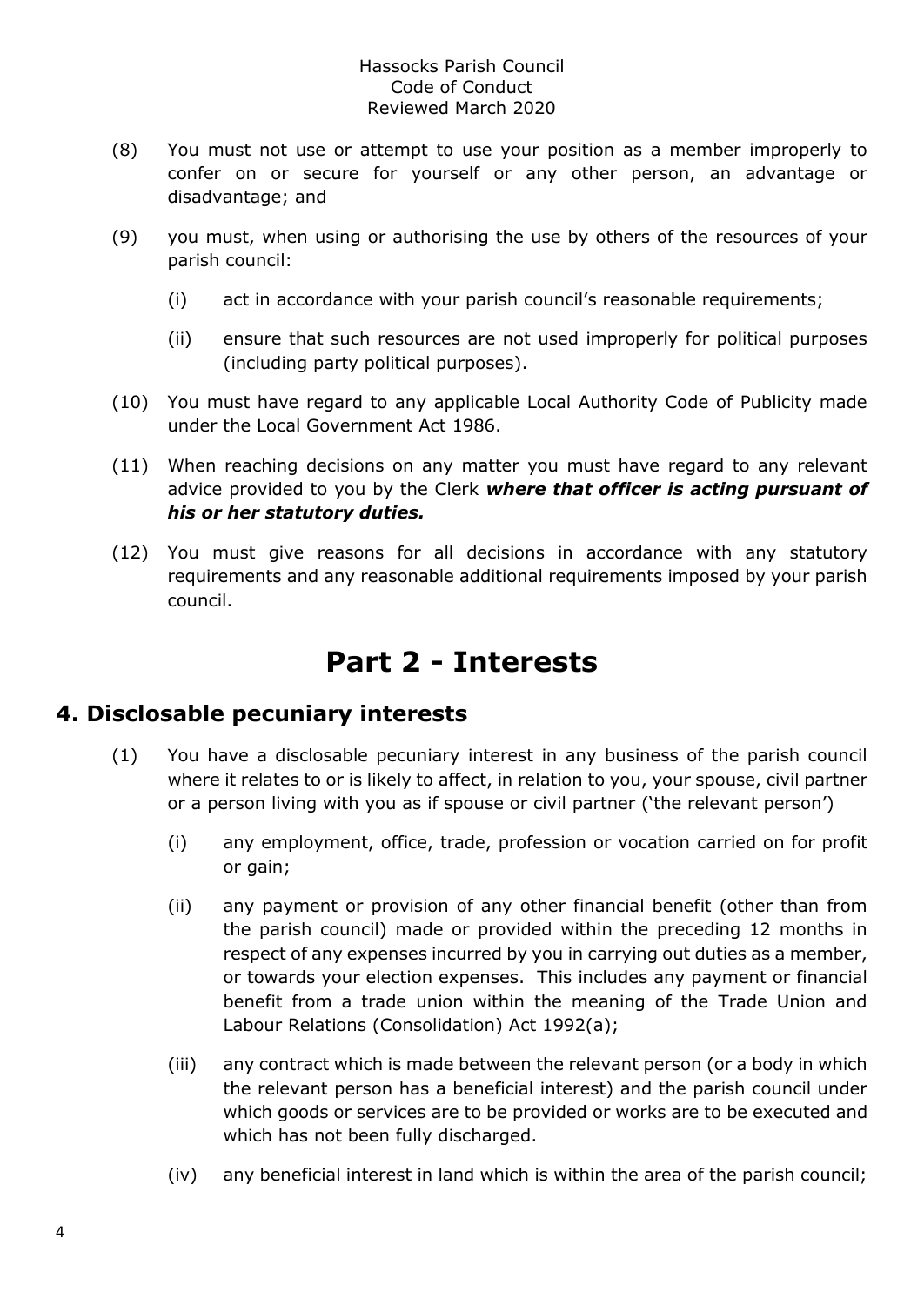- (v) any licence (alone or jointly with others) to occupy land in the area of the parish council for a month or longer;
- (vi) any tenancy where (to your knowledge) the landlord is the parish council and the tenant is a body in which the relevant person has a beneficial interest;
- (vii) any beneficial interest in securities of a body where that body (to your knowledge) has a place of business or land in the area of the parish council; and

either:

- (a) the total nominal value of the securities exceeds £25,000 or one hundredth of the total issued share capital of that body; or
- (b) if the share capital of that body is of more than one class, the total nominal value of the shares of any one class in which the relevant person has a beneficial interest exceeds one hundredth of the total issued share capital of that class.

(certain words and expressions used in this list are defined in Regulations)

- (2) You have an interest which is a disclosable pecuniary interest as defined by section 30 of the Localism Act 2011 in any business of your parish council where it relates to or is likely to affect anything listed in paragraph 4(1) but any interest which your spouse or partner may have is only treated as your interest if you are aware that your spouse or partner has the interest.
- (3) Any such interest must be disclosed at the start of any meeting at which business relevant to the interest may be discussed or considered. When such an interest arises you must not, unless you have received a dispensation from the Clerk, take part in any discussion or vote in relation to such business and you must leave the room whilst the business is discussed.

## <span id="page-4-0"></span>**5. Effect of disclosable pecuniary interests on participation**

(1) Where you have a disclosable pecuniary interest in any matter in relation to the business of your parish council-

(a) you must not participate, or participate further, in any discussion of the matter at any meeting, or participate in any vote, or further vote, taken on the matter at the meeting and must withdraw from the room or chamber where the meeting considering the matter is being held.

- (b) you must not exercise functions in relation to that matter, and
- (c) you must not seek improperly to influence a decision about that matter.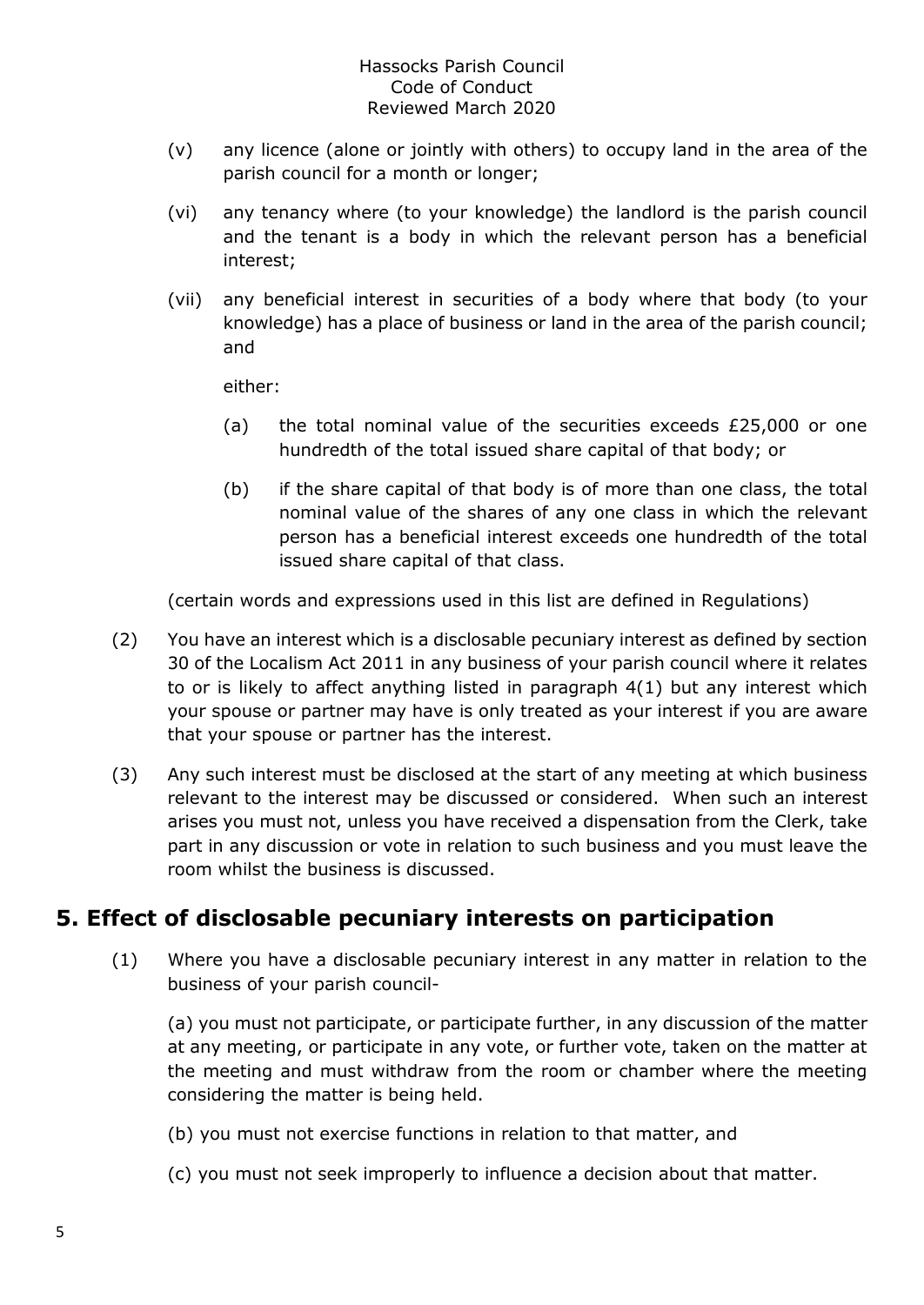### <span id="page-5-0"></span>**6. Personal interests**

- (1) You have a personal interest in any business of your parish council where
	- (a) it relates to or is likely to affect:
		- (i) any body of which you are a member or in a position of general control or management and to which you are appointed or nominated by your parish council;
		- (ii) any body of which you are a member or in a position of general control or management:
			- (aa) exercising functions of a public nature;
			- (bb) directed to charitable purposes; or

(cc) one of whose principal purposes includes the influence of public opinion or policy (including any political party or trade union)

(iii) the interests of any person from whom you have received a gift or hospitality with an estimated value of at least £50;

OR

- (b) a decision in relation to that business might reasonably be regarded as affecting your well-being or financial position or the well-being or financial position of a person described in sub-paragraph (2) to a greater extent than the majority of other council tax payers, ratepayers or inhabitants of your electoral division;
- (2) In sub-paragraph (1) (b), a relevant person is:
	- (a) a member of your family or any person with whom you have a close association;
	- (b) any person or body who employs or has appointed such persons, any firm in which they are a partner, or any company of which they are directors;
	- (c) any person or body in whom such persons have a beneficial interest in a class of securities exceeding the nominal value of £25,000; or
	- (d) any body of a type described in sub-paragraph (1) (a) (i) or (ii).

### <span id="page-5-1"></span>**7. Disclosure of personal interests**

(1) Subject to sub-paragraphs (2) to (5), where you have a personal interest in any business of your parish council and you attend a meeting of your parish council at which the business is considered, you must disclose to that meeting the existence and nature of that interest at the commencement of that consideration, or when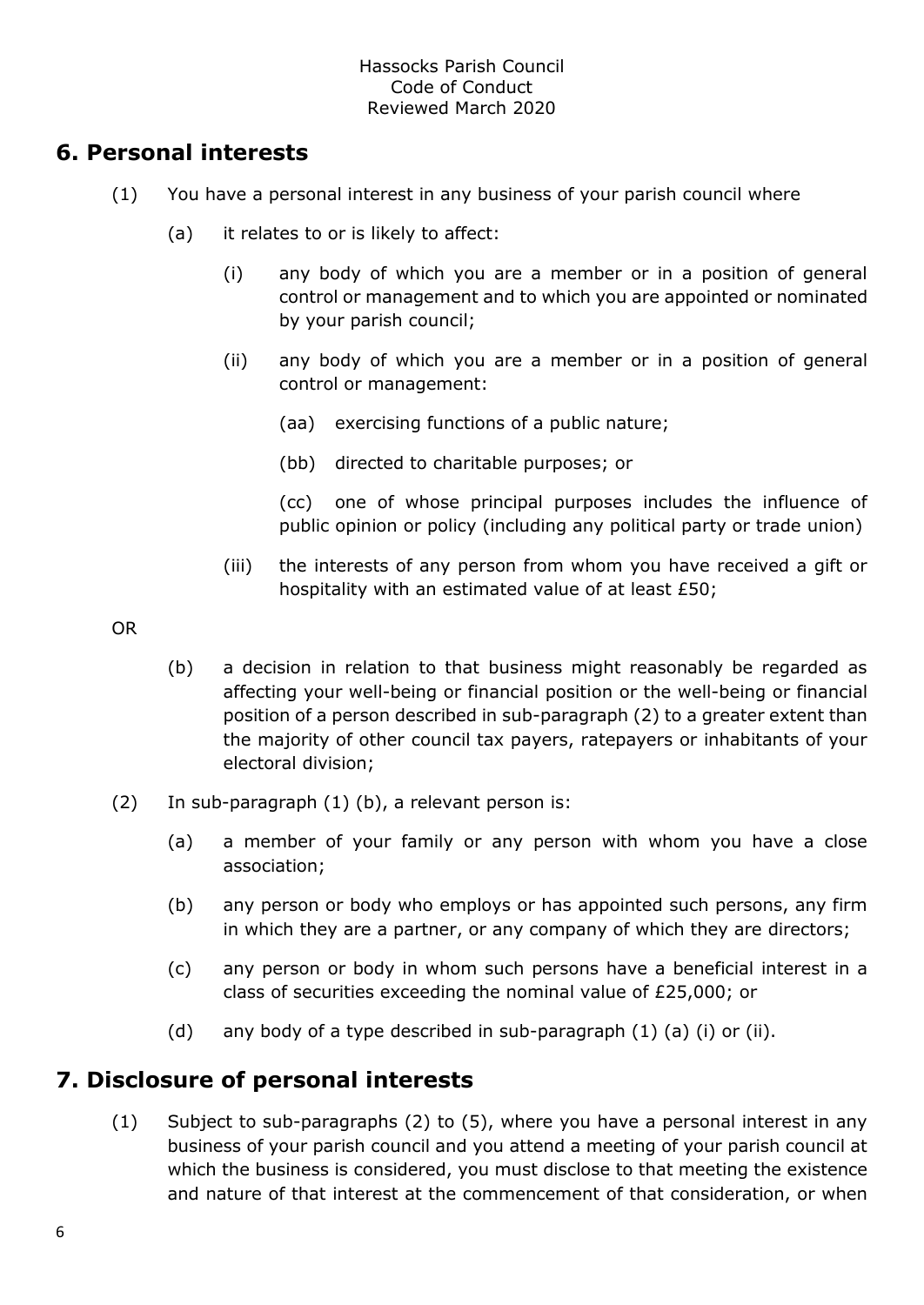the interest becomes apparent, but only where you are aware or ought reasonably to be aware of the interest.

- (2) Where you have a personal interest in any business of your parish council which relates to or is likely to affect a person described in paragraph  $6(1)(a)(i)$  or  $6(1)(a)(ii)(aa)$ , you need only disclose that interest when you address the meeting on that business.
- (3) Where you have a personal interest in any business of the parish council of the type mentioned in paragraph 6(1) (a) (iii), you need not disclose that interest if it was registered more than three years before the date of the meeting.
- (4) Where you have a personal interest but, by virtue of paragraph 13, sensitive information relating to it is not registered in your parish council's register of members' interests, you must indicate to the meeting that you have a personal interest, but need not disclose the sensitive information to the meeting.
- (5) Where you have a personal interest in any business of your parish council and you have made an executive decision (as defined in regulations made under the Local Government Act 2000) in relation to that business, you must ensure that any written statement of that decision records the existence and nature of that interest.

## <span id="page-6-0"></span>**8. Prejudicial interests**

- (1) Subject to sub-paragraph (2), where you have a personal interest in any business of the parish council you also have a prejudicial interest in that business where the interest is one which a member of the public with knowledge of the relevant facts would reasonably regard as so significant that it is likely to prejudice your judgement of the public interest.
- (2) You do not have a prejudicial interest in any business of the parish council where that business:
	- (a) does not affect your financial position or the financial position of a person or body described in paragraph 6;
	- (b) does not relate to the determining of any approval, consent, licence, permission or registration in relation to you or any person or body described in paragraph 4; or
	- (c) relates to the functions of the parish council in respect of:
		- (i) housing, where you are a tenant of the parish council provided that those functions do not relate particularly to your tenancy or lease;
		- (ii) school meals or school transport and travelling expenses, where you are a parent or guardian of a child in full time education, or are a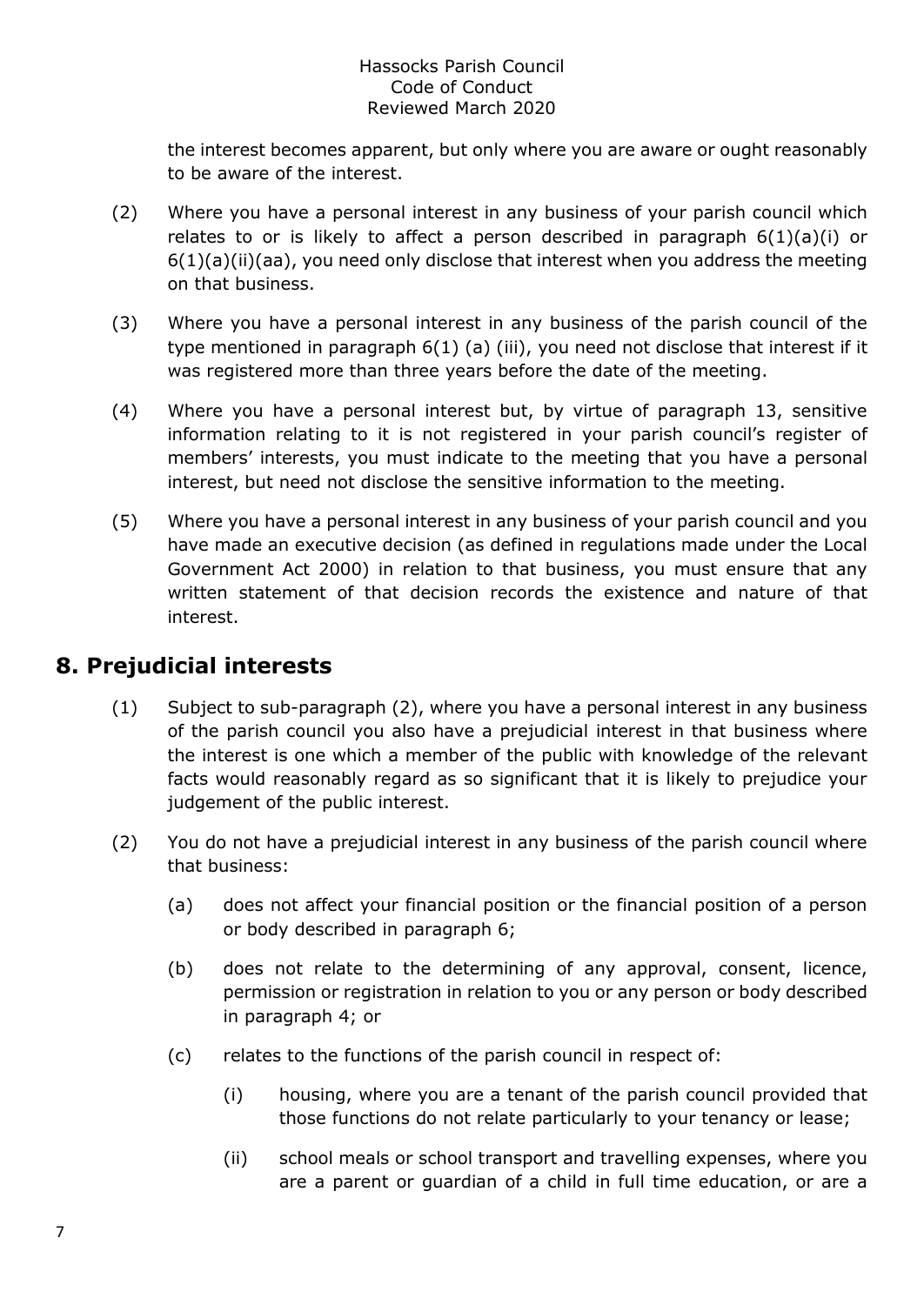parent governor of a school, unless it relates particularly to the school which the child attends;

- (iii) statutory sick pay under Part XI of the Social Security Contributions and Benefits Act 1992, where you are in receipt of, or are entitled to, such pay;
- (iv) an allowance, payment or indemnity given to members;
- (v) any ceremonial honour given to members; or
- (vi) setting council tax or a precept.
- (3) The determining of any approval, consent, licence, permission or registration as referred to in paragraph 8(2)(b) shall include the amendment, modification, or variation of any such approval, consent, licence, permission or registration or any condition, limitation or term to which it is subject or the revoking of any approval, consent, licence, permission or registration.

## <span id="page-7-0"></span>**9. Prejudicial interests arising in relation to overview and scrutiny committees**

**You also have a prejudicial interest in any business before an overview and scrutiny committee of the authority (or a sub- committee of such committee) where:**

- **(a) that business relates to a decision made (whether implemented or not) or action taken by the authority's executive or another of the authority's committees, sub-committees, joint-committee or joint sub-committee mentioned in paragraph (a) and you were present when that decision was made or action was taken.**
- **(b) At the time the decision was taken, you were a member of the executive, committee, sub-committee, joint committee or joint sub-committee mentioned in paragraph (a) you were present when that decision was made or action was taken.**

### <span id="page-7-1"></span>**10. Effect of prejudicial interests on participation**

(1) Subject to sub-paragraph (2), where you have a prejudicial interest in any business of the parish council:

(a) you must, unless you have obtained a dispensation from the Clerk, withdraw from the room or chamber where a meeting considering the business is being held:

(i) in a case where sub-paragraph (2) applies, immediately after making representations, answering questions or giving evidence;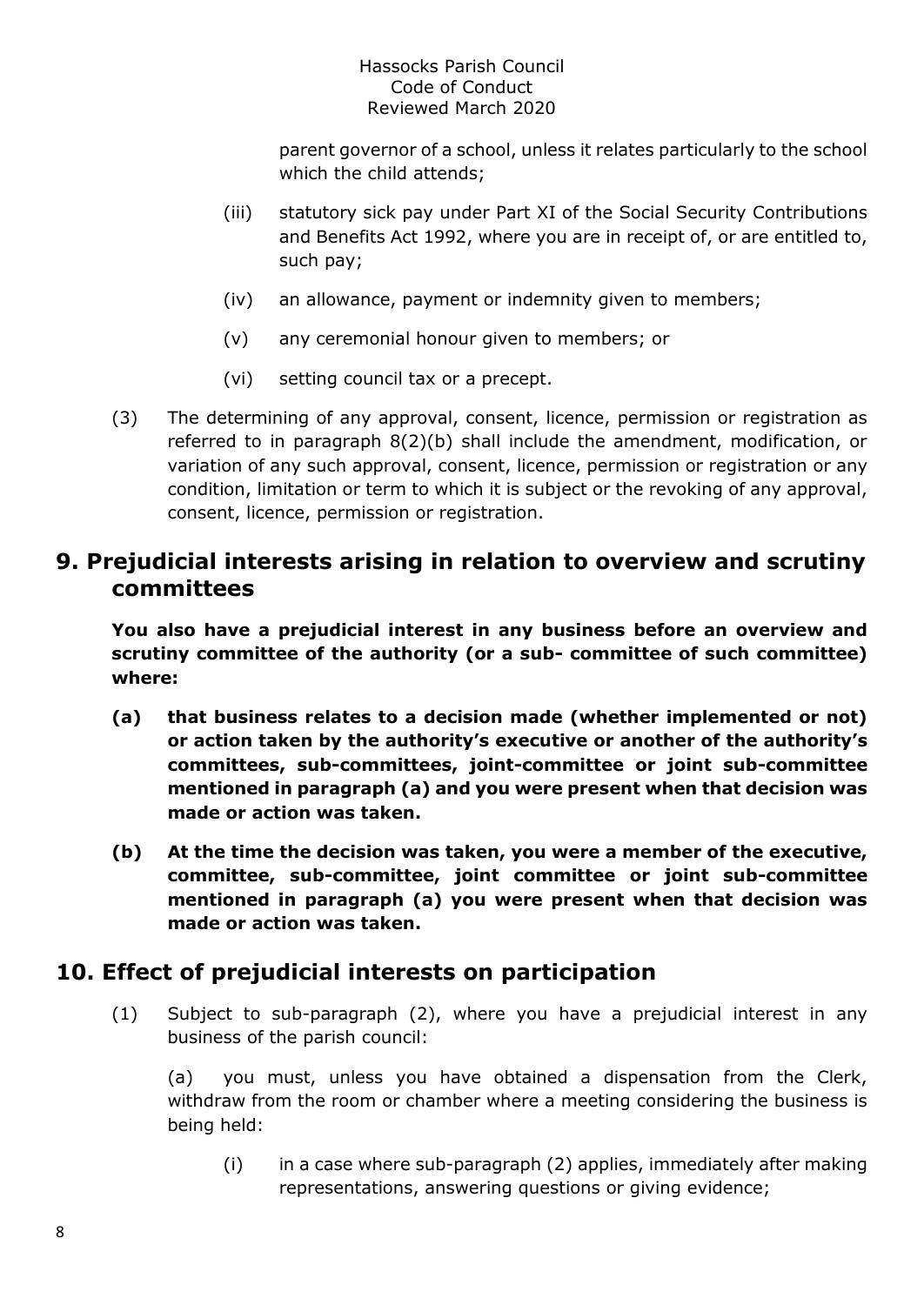- (ii) in any other case, whenever it becomes apparent that the business is being considered at that meeting;
- (b) you must not exercise executive functions in relation to that business; and
- (c) you must not seek improperly to influence a decision about that business.
- (2) Where you have a prejudicial interest in any business of your parish council, you may attend a meeting only for the purpose of making representations, answering questions or giving evidence relating to the business, provided that the public are also allowed to attend the meeting for the same purpose.

### <span id="page-8-0"></span>**11. Dispensations**

- (1) The Clerk, on a written request made to the Clerk of the authority by a member, grant a dispensation relieving the member from either both of the restrictions in paragraph 5(1) (a) and 10(1) (a) (restrictions on participating in discussions and in voting), in cases described in the dispensation.
- (2) A dispensation may be granted only if, after having had regard to all relevant circumstances, the Clerk
	- (a) considers that without the dispensation the number of persons prohibited by paragraphs 5 and/or 10 from participating in any particular business would be so great a proportion of the body transacting of the business as to impede the transaction of the business,
	- (b) considers that without the dispensation the representation of different political groups on the body transacting any particular business would be so upset as to alter the likely outcome of any vote relating to the business,
	- (c) considers that granting the dispensation is in the interests of persons living in the parish council's area,
	- (d) considers that it is otherwise appropriate to grant a dispensation.
- (3) Paragraph 5 and/or 10 do not apply in relation to anything done for the purpose of deciding whether to grant a dispensation under this paragraph.

## **Part 3 - Registration of Members' Interests**

#### <span id="page-8-2"></span><span id="page-8-1"></span>**12. Registration of Members' interests**

- (1) Subject to paragraph 13, you must, within 28 days of:
	- (a) this Code coming into force after being approved by the parish council; or
	- (b) your election or appointment to office (where that is later), register in the parish council's register of members' interests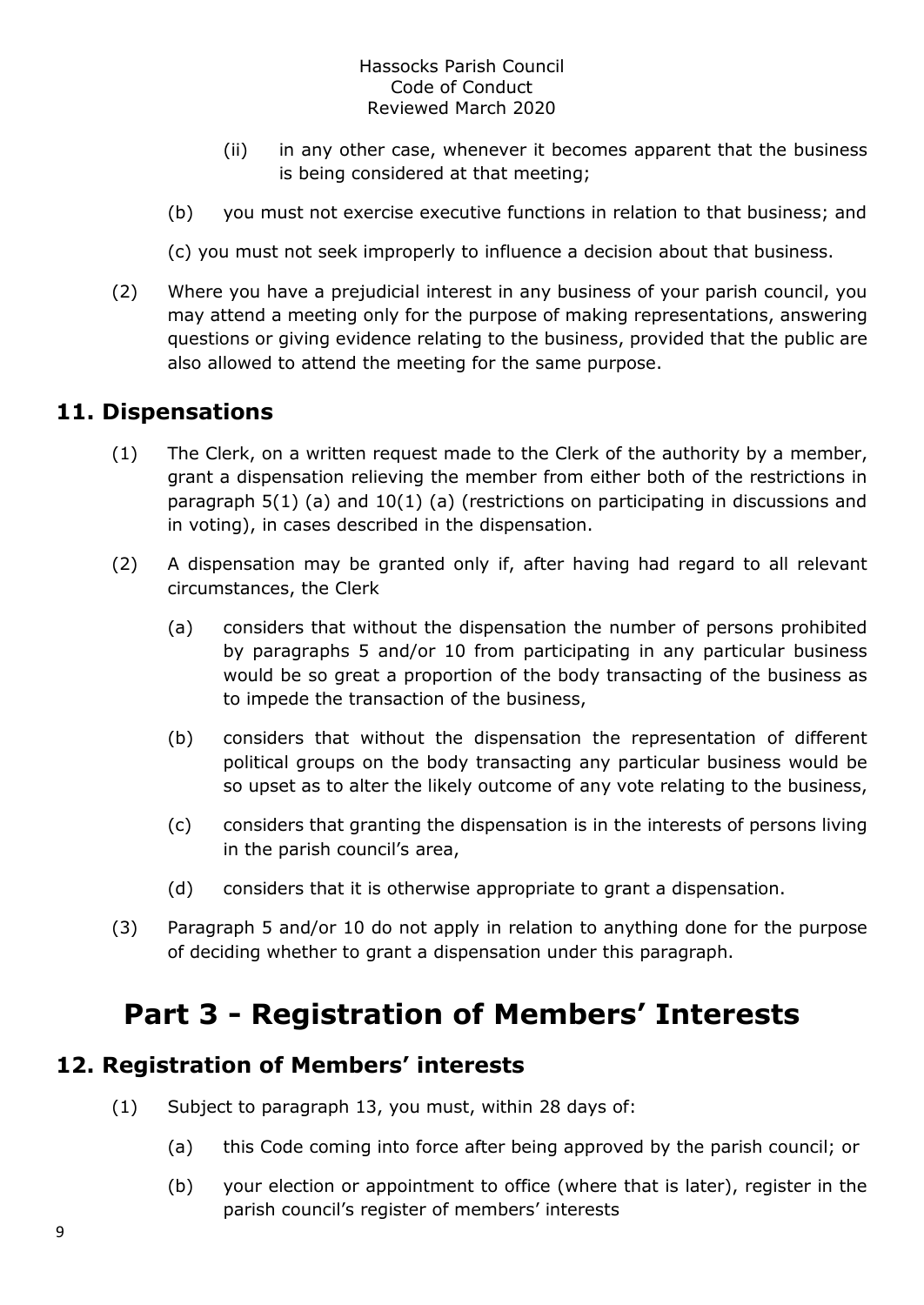- (i) details of your personal interests where they fall within a category mentioned in paragraph 6(1) (a), by providing written notification to the parish council Clerk; and
- (ii) disclosable pecuniary interests as defined in paragraph 4.
- (2) You must, within 28 days of becoming aware of any new personal or pecuniary interest or a change to any such interest registered under paragraph (1), register details of that new interest or change by written notification to the parish council Clerk.

## <span id="page-9-0"></span>**13. Sensitive information**

- (1) Where you consider that the information relating to any of your personal or pecuniary interests is sensitive information, and your parish council Clerk agrees, you need not include that information when registering that interest, or a change to that interest.
- (2) You must, within 28 days of becoming aware of circumstances which mean that information excluded under paragraph (1) is no longer sensitive, notify the Clerk so that the information is included in your parish council's register of members' interests.
- (3) In this Code, 'sensitive information' means information whose availability for inspection by the public creates, or is likely to create, a serious risk that you or any person may be subjected to violence or intimidation.